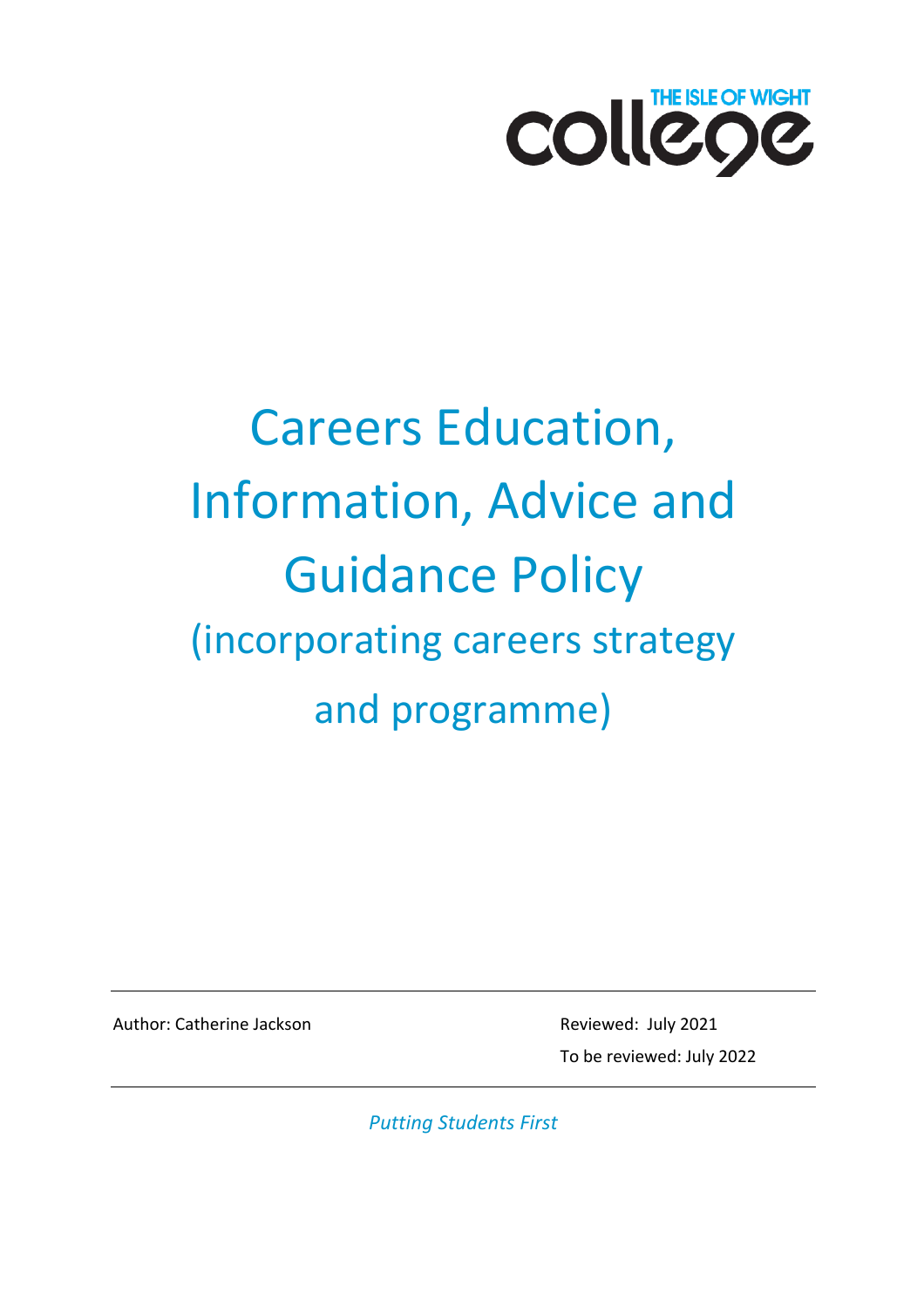## 1. Policy statement

- 1.1 The Isle of Wight of College is committed to providing high quality, independent, professional careers education, information, advice and guidance, which enables students and potential students to make informed decisions and plan and manage their progression through learning and work. The college will help all students including apprentices achieve their potential and work towards achieving their career aspirations by making successful choices.
- 1.2 This policy is mindful of the guidance document 'Careers guidance and access for education and training providers – Statutory guidance for schools and guidance for further education colleges and sixth forms' in July 2021. The college's approach to careers education, information, advice and guidance has been based around these guidelines and the broader Gatsby Charitable Foundation's benchmarks. The Isle of Wight College will ensure that all students are provided with information on the full range of post-16 education, training and employment options, including apprenticeships, presented and promoted in an impartial manner. The college will ensure all students can access careers information from a variety of sources, including face to face guidance where required, to help learners make informed decisions. Every student will have opportunities for guidance interviews with a qualified careers adviser. The college will endeavour to ensure the best interests of students are central to this policy and its implementation. The delivery of careers education, information, advice and guidance (CEIAG) also underpins the achievement of the college strategic objectives:

• **Strategic Priority 1: To grow each student's life opportunities** 

In order to achieve this priority, the college will work towards ensuring that each student has a clear plan to develop their career and/or life skills to enable them to progress to employment or greater independence. This requires a high level of understanding of the opportunities available to achieve their career aims and achieve their potential, through provision of up-to-date careers education and independent and impartial careers guidance that puts students first. This will ensure that students are motivated and enthused and strive to achieve the best possible results.

• **Strategic Priority 2: To offer a dynamic, adaptable and rewarding curriculum** 

In order to achieve this priority, the college will develop a close partnership with local and national employers, training providers and other educational establishments, to ensure that the curriculum reflects the requirements and needs of the local, regional and national labour markets so that students and apprentices are equipped to make the most of opportunities to progress in their careers and achieve their potential.

• **Strategic Priority 3: To sustain purposeful, mutually beneficial and productive relationships with employers and the wider community** 

The Isle of Wight College will provide the careers education resources, specialist training and the access to independent and impartial advice, information and guidance required to support first class teaching and learning. The Isle of Wight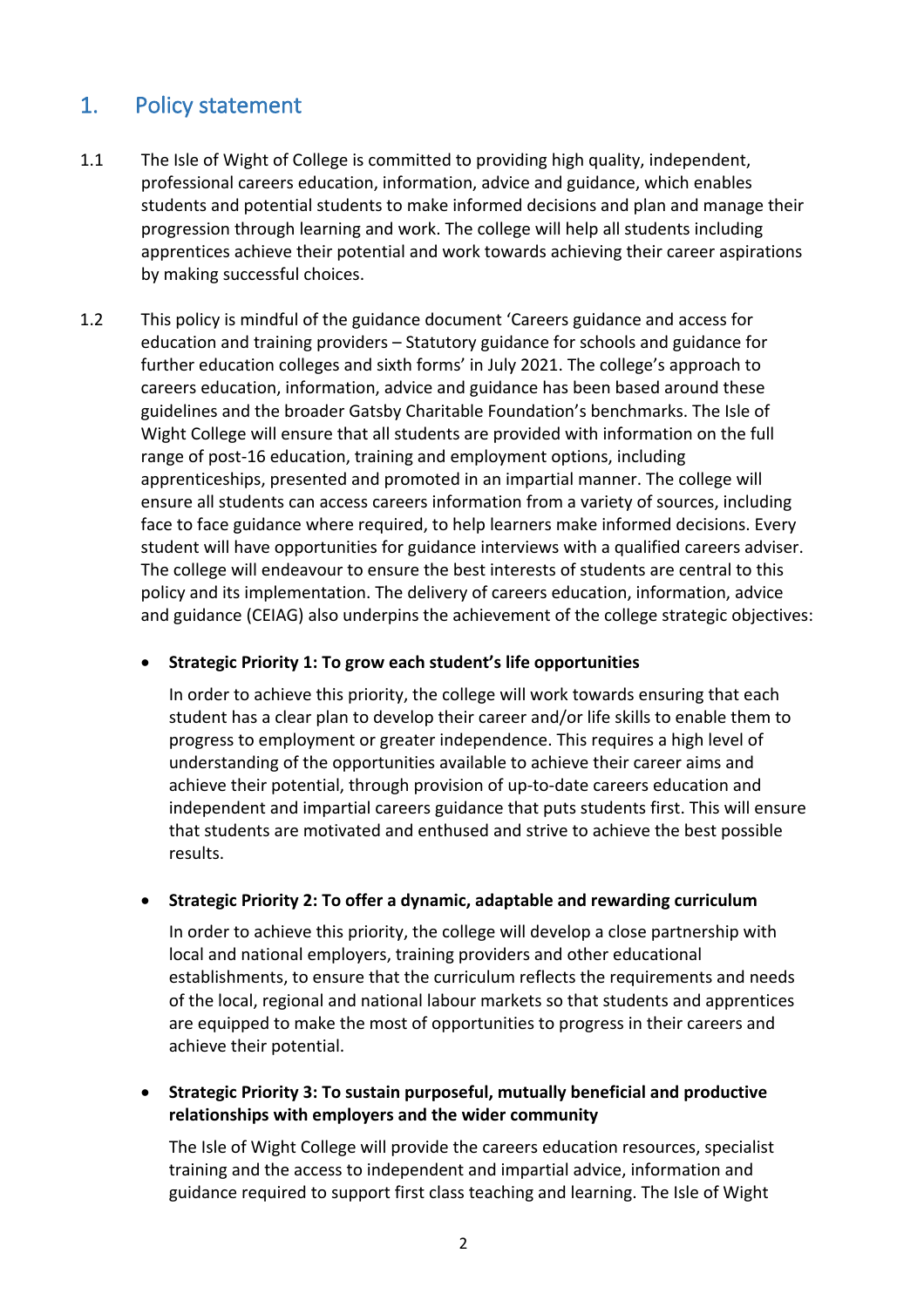College will build a close relationship with local employers, utilising services like the National Careers Service and the National Apprenticeship Service to ensure learners have access to up-to-date information on opportunities in different sectors.

#### • **Strategic Priority 4: To secure a vibrant and sustainable future**

The Isle of Wight College will employ a team of skilled staff, including qualified careers advisers, to ensure students and course tutors and managers have access to the specialist support and advice they require.

This policy is also linked to the following college policies and documents:

- Equality and Diversity Policy
- Safeguarding Policy.

## 2. Policy context

- 2.1 All students need a planned programme of activities to support them to choose pathways that are right for them and which enable them to make informed decisions, achieve their potential and manage their life choices and sustain employability throughout their lives, where possible.
- 2.2 Careers education, information, advice and guidance (CEIAG) is designed to meet the needs of students at the college and those who are considering enrolling. It is differentiated and personalised to ensure progression, through activities that are appropriate to the student's stage of career, learning, planning and development. Students are entitled to CEIAG which meets professional standards, and which are person-centred, independent, impartial and confidential. The Isle of Wight College will maintain a partnership with the National Careers Service and ensure students have access to different sources of careers information, both web-based and telephone-based. However, mindful of the current lack of nationally funded face-to-face guidance for college students under 19 years, The Isle of Wight College is committed to providing faceto-face guidance opportunities to all students who would benefit from this through employing its own careers advisers. The college will employ professional staff who are appropriately qualified and experienced and actively engage in continuous professional development. Careers advisers and other relevant staff will be expected to provide information on the full range of post-16 education and training options, including apprenticeships, presented in an impartial manner and designed to promote the best interests of the learner and to support them to make informed decisions to achieve their career aspirations.
- 2.3 The key principles upon which this policy is based are that careers education, information, advice and guidance:
	- Is personalised, provides opportunities to identify and respond to the needs of the individual, and builds on previous learning and experience
	- Is inclusive, recognises and promotes equality and diversity, challenges stereotypes and is sensitive to faith, culture and background
	- Is independent: Careers advisers working in college will be expected to provide information on the full range of post-16 education and training options, including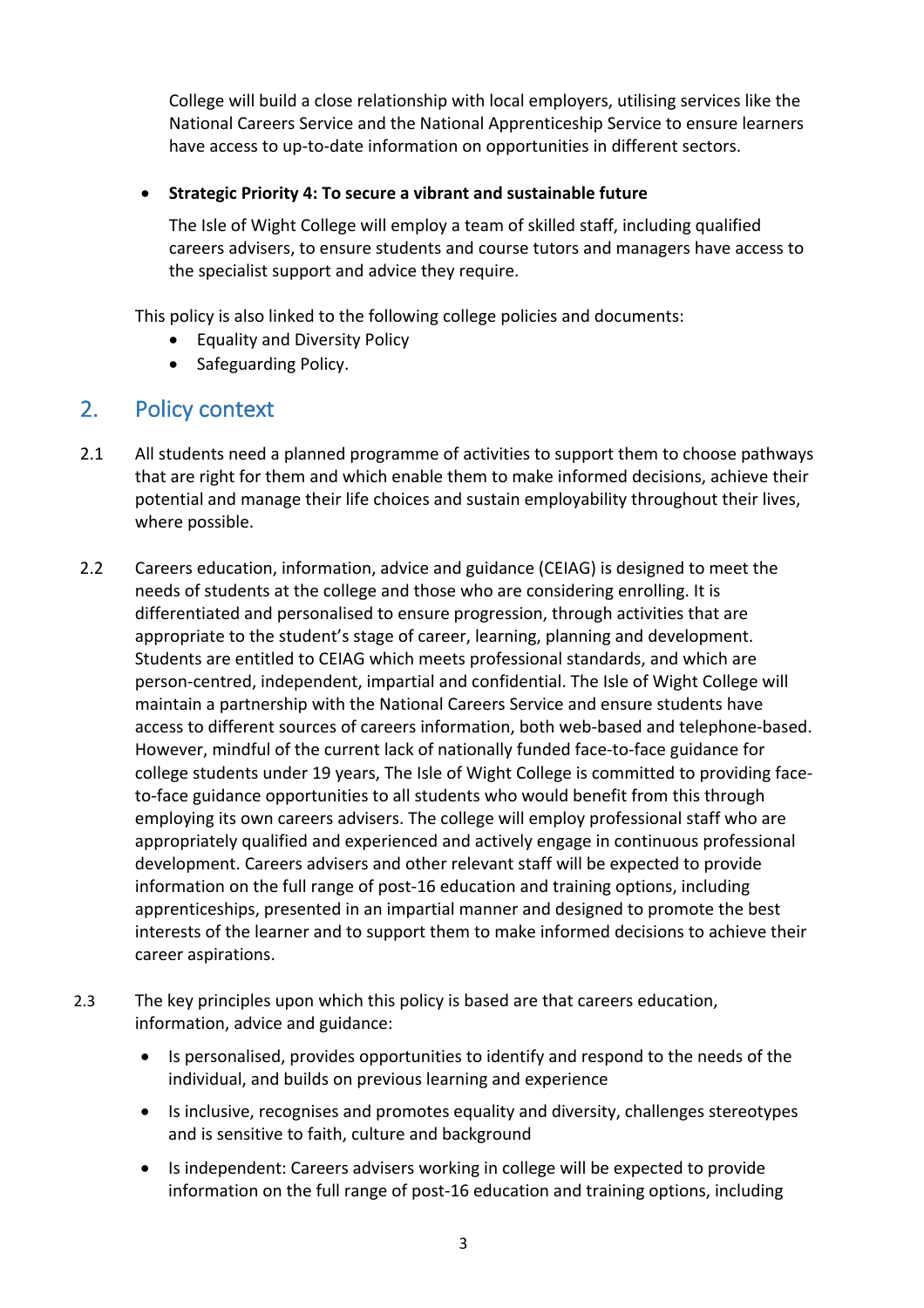apprenticeships, presented in an impartial manner and designed to promote the best interests of the learner and to support them to make informed decisions to achieve their career aspirations

- Is transparent, impartial and provides opportunities for confidentiality
- Is enhanced by strong networks and collaborative approaches involving student services, admissions staff, curriculum teams and external partners including employers and local universities
- Provides comprehensive information and advice, including potential career paths and the labour market
- Contributes to increasing participation, retention and achievement and to facilitating successful progression by raising aspirations, helping learners to make informed choices and to develop career management skills
- Is based on measurable outcomes: Key measures to assess the impact of the careers programme on students will include data from student feedback including information from the student survey - in particular, the percentage of students who state they know what they can progress to: the percentage of students that feel that they are being helped to identify career and education choices in college: and the percentage of students that state they have used careers information and materials in college. This will be assessed against benchmarks for other further education colleges and compared year on year to track improvement or identify areas that require improvement.
- Uses data from UCAS measuring the number of students from college applying to higher education institutions and the numbers and percentages offered places by these. This will be compared to national UCAS data and tracked year on year to measure improvement. This data will also be analysed in relation to equality and diversity, to ensure students from an ethnic minority, disabled students and other vulnerable groups are being given the support they need to overcome barriers to progression and are not disadvantaged compared to the overall student cohort in relation to achieving places in higher education.
- Uses destination data gathered by the college to measure the impact of the service and inform the planning of future service delivery. This data will be compared to data from other local providers (where this is available) and regional and national data (including 16-18 education destinations information in school-performance tables) to inform evaluation and decision making.

#### **2.4 Gatsby benchmarks**

The college's approach to careers education, information, advice and guidance has been informed by the Gatsby Charitable Foundation's benchmarks, designed to develop and improve careers provision. This policy recognises that both co-ordinated external support and appropriately skilled and experienced careers education, information, advice and guidance in college are important to meet the benchmarks.

#### **2.5 Careers education**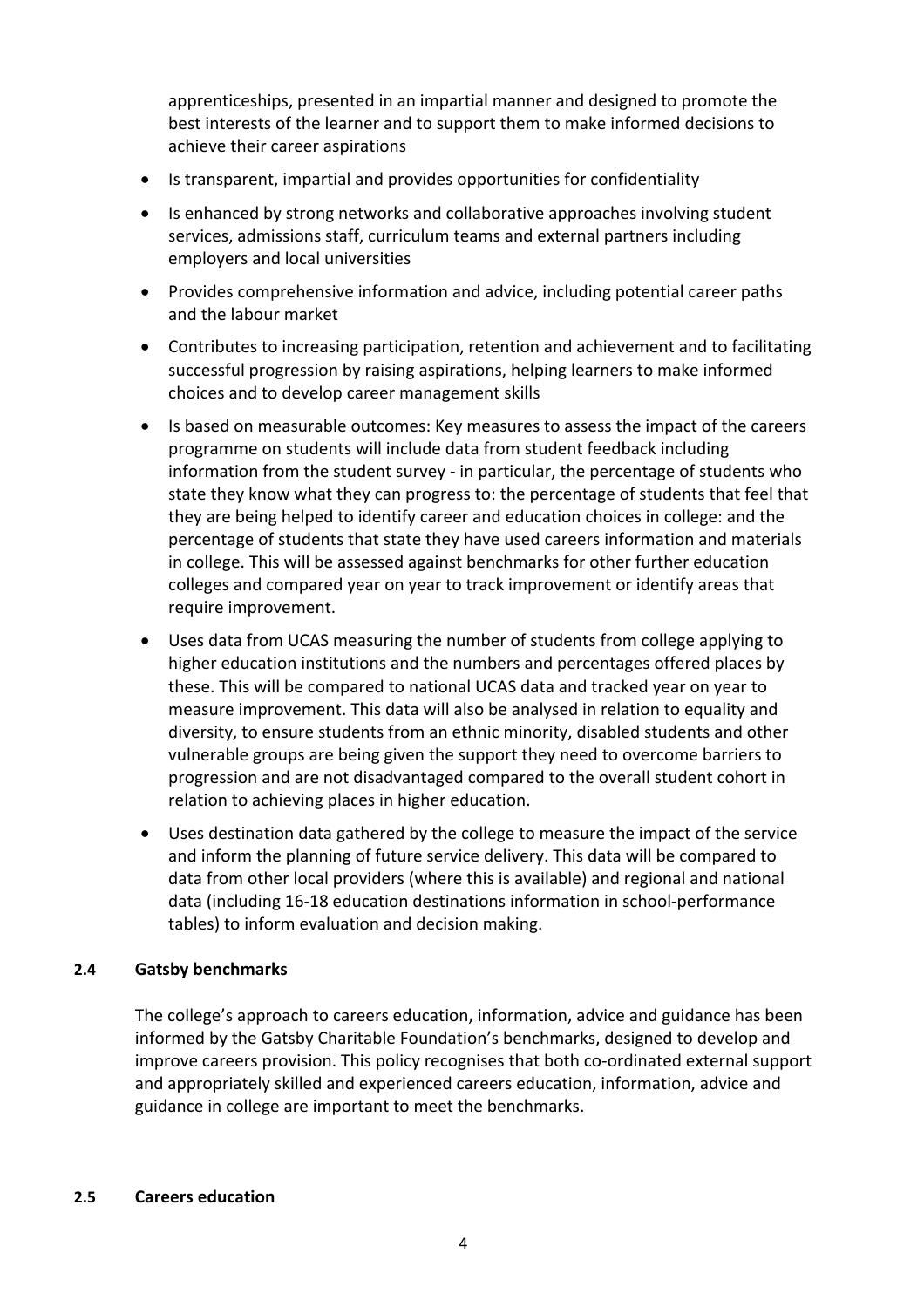Careers education and guidance at The Isle of Wight College consists of a combination of the following elements:

- Topics linked to progression (such as UCAS), exploration of career ideas (Careers Coach) and job search activities, such as CV preparation and interview preparation.
- Visits to employers and universities.
- Talks from speakers, such as employers, training providers and student ambassadors.
- A partnership with the Careers & Enterprise Company to further develop and extend employer engagement.
- A range of supported activities such as outreach activities provided by local universities.
- Active promotion of the full range of learning opportunities available to students, academic and vocational, including apprenticeship opportunities offered by all providers. This will include access to vacancy information produced by 'Island Futures' and the National Apprenticeship Service. Students will have a meaningful encounter with a range of learning and training providers that offer opportunities that may form the next step in their career, by the end of their programme.
- Access to up-to-date labour market information, accessed through their curriculum area or through the careers website.
- First-hand experiences of the workplace through work visits, work shadowing and/or work experience. All students aged 16-19 will be supported to participate in two meaningful encounters with employers or professionals working in their curriculum area by the end of their programmes.

#### **2.6 Careers information, advice and guidance include:**

- Pre-entry course information and advice on post-16 pathways
- On course and progression information, advice and guidance.

## 3. Student entitlement

- All prospective students are entitled to accurate course information and advice on progression routes. The student services, admissions and careers guidance teams provide impartial information, advice and guidance to assist with course choice, career planning and transition into college.
- At induction, all students receive information about student services, careers advice services, support services and course-based support.
- Students and prospective students can access impartial, up to date information on courses, careers, funding and support related to personal issues through student services and the college careers advisers.
- All students are entitled to use the full range of student services including careers guidance and welfare and funding advice.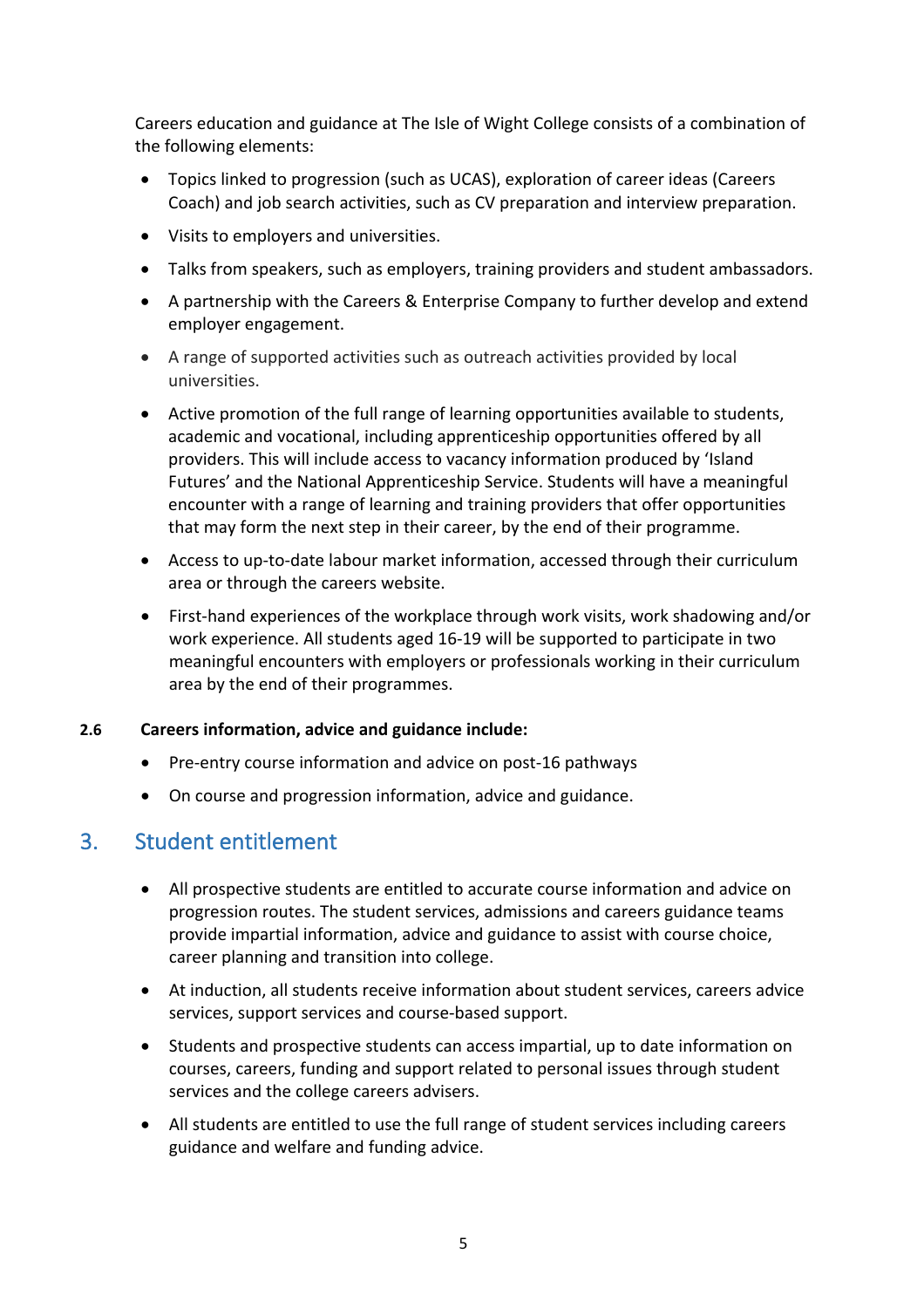- All students are entitled to progression information and assistance with progression choices from the college careers advisers, progression advisers, subject tutors or the student services team.
- During their study programme all students will be able to access and use information about career paths and the labour market to inform their own decisions on study, apprenticeship and employment options.
- All students and prospective students can independently access the college careers library, maintained by a designated member of the library staff, at times as advertised in the Learning Resources Centre.
- During their study programme all students will have the opportunity for a guidance interview with an appropriately qualified careers adviser at a time tailored to the needs of each students. Records of careers interviews will be recorded on eTrackr. These records will be accessible to both learners, tutors and Pastoral and Progress Advisers (PPA), to help PPAs and tutors support learners to implement decisions that have been made by learners.
- Parents will be encouraged to access and use the information on the parents' section of the college website to learn more about progression routes and labour market information.
- All students enrolled on a college course can access and utilise an up-to-date careers website which provides links to other external careers websites such as the national apprenticeship website, Plotr and UCAS.

## 4. Roles and responsibilities

- 4.1 Students:
	- To be actively involved in and take ownership of their progression planning and career development
	- To attend punctually all planned teaching and learning activities, tutorial, careers education and guidance activities
	- To work co-operatively with staff and fellow students, respecting the views of others and the principles of equality and diversity.
- 4.2 College management is responsible for ensuring that:
	- Relevant staff are aware of this policy
	- There are sufficient qualified, experienced staff and up-to-date resources
	- All staff have access to training, support and resources, which are appropriate to their role.
- 4.3 The College has appointed Roland White, Assistant Principal, as Careers Leader to lead on the delivery of The Isle of Wight College's Careers Education, Information, Advice and Guidance Policy. The Careers Leader is responsible for ensuring the delivery of a structured careers programme that meets the requirements of the Gatsby Benchmarks and the guidance issued by the Department of Education in October 2018. Their contact details are available on the college website. The college Careers Leader is responsible for: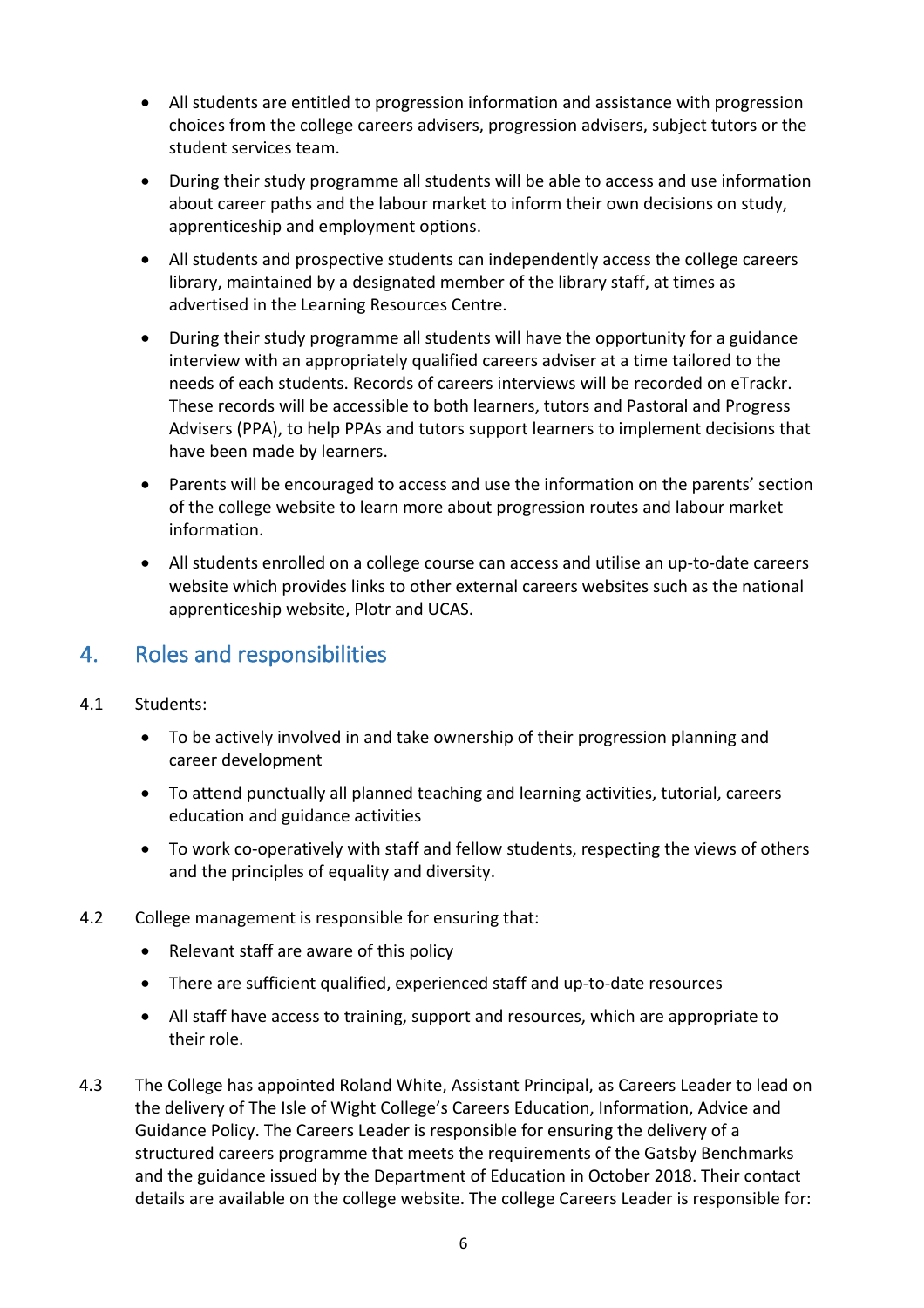- Ensuring that the college has an embedded, stable, structured programme of careers education and guidance that is known and understood by students, parents, teachers, employers and other agencies
- Managing CEIAG activities, which are planned, developed and delivered by professional, specialist careers advisers, progression advisers and course tutors in the college
- Ensuring the careers programme is regularly evaluated with feedback from learners, parents, college staff and employers as part of the evaluation process.
- 4.4 Specialist careers staff are responsible for:
	- Providing training for college staff on pre-entry interview skills, UCAS procedures, UCAS reference writing and other topics on request
	- Linking with curriculum areas to plan and develop suitable careers education activities for learners
	- Maintaining an up-to-date careers website with links to relevant resources
	- Providing face to face guidance and support
	- Ensuring all learners have the opportunity of a guidance interview at an appropriate time during their programme of study
	- Leading group sessions for students on careers education and guidance
	- Liaising with appropriate external agencies to meet the requirements of this policy
	- Liaising with the college's learning support team to ensure that 16-to-18-year-olds and 19-to-25-year-olds with an education and health care plan (EHCP) are provided with independent careers guidance at appropriate points during their programme of study.
- 4.5 Curriculum staff contribute to CEIAG through their roles as teachers and academic tutors, and are responsible for:
	- Providing course information and advice to enable prospective students to make well-informed choices pre-entry and during induction activities
	- Ensuring that they are aware of specialist services, maintaining effective working links and making referrals for pre-entry, on course and progression careers guidance when required
	- Ensuring that students are aware of specialist services, tutorial and course-based support
	- Ensuring that there is an appropriate combination of careers education, information, advice and guidance opportunities which are appropriate to their student's needs
	- Linking curriculum learning with careers, even on courses that are not specifically occupation-led
	- Ensuring that students are aware of the importance of maths and English as a key expectation from employers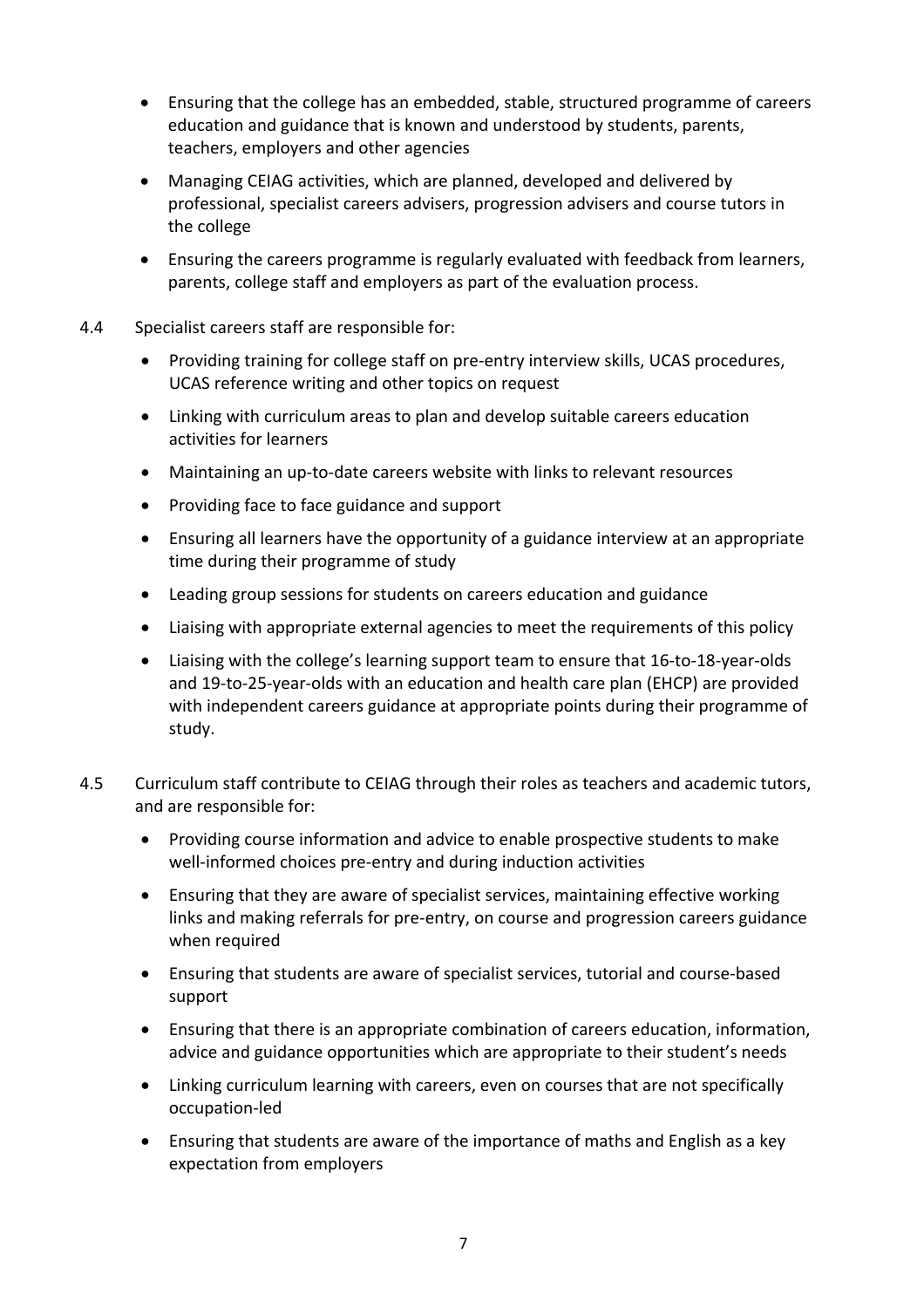- Being aware of confidentiality issues and dealing sensitively with information disclosed by learners
- Positively promoting equality and diversity and challenging gender stereotypes in accordance with college policies.

## 5. Services:

#### **Accessing specialist support from a Careers Adviser**

- 5.1 Students and potential students who require an impartial and confidential careers guidance interview can self-refer or be referred by any member of staff at the college at any point in their learner journey. Appointments with a careers adviser can be booked through course tutors, PPAs, the admissions/reception team and the student services team.
- 5.2 Admissions and student services team members can arrange individual, confidential interviews with a qualified and experienced careers adviser by request. All students and applicants are informed of the availability of an appointment through careers education activities during their course. At certain times of the year, extra facilities may be offered, such as UCAS support. Follow up appointments may also be offered where appropriate.
- 5.3 Potential students who are 19 years of age or over and have not applied to the college are referred to the National Careers Service (NCS) adviser. Any student can also seek to arrange an appointment with a NCS adviser. Where a face-to-face interview is appropriate, appointments can be arranged through reception, admissions and student services.
- 5.4 Students may be offered a clear written summary of guidance to help them know what their next steps are, as agreed in the interview. They may be given other written information, or advised to obtain relevant information, as appropriate.
- 5.5 Students and potential students may be referred to other specialist advice, either within the college or with external agencies, e.g., Jobcentre+.
- 5.6 A potential student may benefit from careers guidance, for example, if they:
	- are uncertain of course choice
	- do not have the minimum grades for the course chosen
	- have a poor rationale for their course choice
	- have previously attempted to study the course
	- have non-existent or unrealistic career plans
	- Have low confidence about previous studies.
- 5.7 On course students may benefit from careers guidance, for example, if they:
	- need help with planning their career path
	- are considering leaving the college before their course ends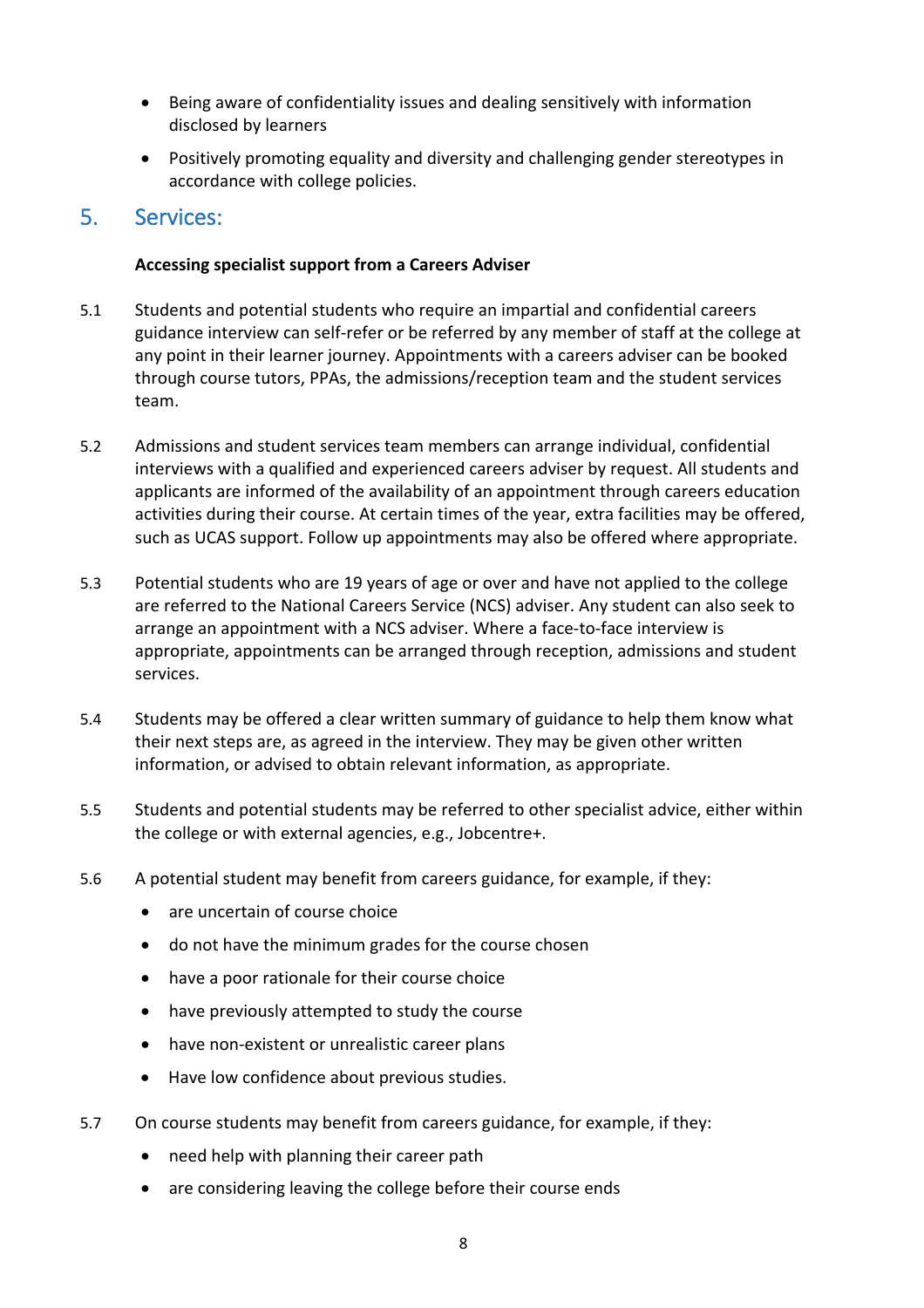- are coming towards the end of their course
- need help with applying to university or to another college
- would like help with job search activities.
- 5.8 College staff receive information about the careers programme and careers guidance service during their initial induction and can contact the team at any time for advice on referring learners. The careers programme is listed among the important policies staff are expected to be aware of as part of their duties. Publicity leaflets detailing the service, including opening hours can be obtained from admissions and student services. College staff may receive training with regard to aspects of the career guidance service and careers education at college relevant to their role.
- 5.9 PPAs and subject tutors have been trained to offer signposting to careers information and advice during a one-to-one tutorial or as part of embedded subject delivery, for instance, employability.
- 5.10 The college careers advisers will liaise with curriculum staff to ensure all students are offered the opportunity of a guidance interview at an appropriate point in their programme of study.
- 5.11 The College careers advisers will liaise with the Head of Learning Support to ensure that 16-to-18-year-olds and 19-to-25-year-olds with an EHCP are provided with independent careers guidance at appropriate points during their programme of study.

#### **Pre-enrolment information, advice and guidance**

5.12 The College has a website which provides accurate and up-to-date information on courses, entry qualifications and progression routes. The admissions team will organise interviews for applicants. These interviews will be with experienced and suitably skilled curriculum staff who are vocational specialists. These staff will help applicants explore the course they are interested in and possible progression routes from this. Students who are unsure about their options will be offered a careers interview with a careers adviser. The Isle of Wight College also works closely with local secondary schools to support year 11 learners by offering visits to college and 'tasters' in specific vocational areas, to help potential applicants gain an insight into one or more of our courses.

#### **Events and workshops**

- 5.13 College careers advisers, progress advisers, Learning Resources Centre and curriculum staff will organise a range of events, workshops and activities to support students in understanding their options and make informed decisions in terms of their career goals and aspirations. The Learning Resources Centre offers individual students and groups of students support with CV preparation, job applications and interview preparation.
- 5.14 Curriculum areas will ensure that, alongside their study programme, students are given the opportunity of at least two meaningful encounters with employers or professionals working in their curriculum area. In relation to students on level 3 courses, curriculum areas will support students to visit a local higher education institution or meet with staff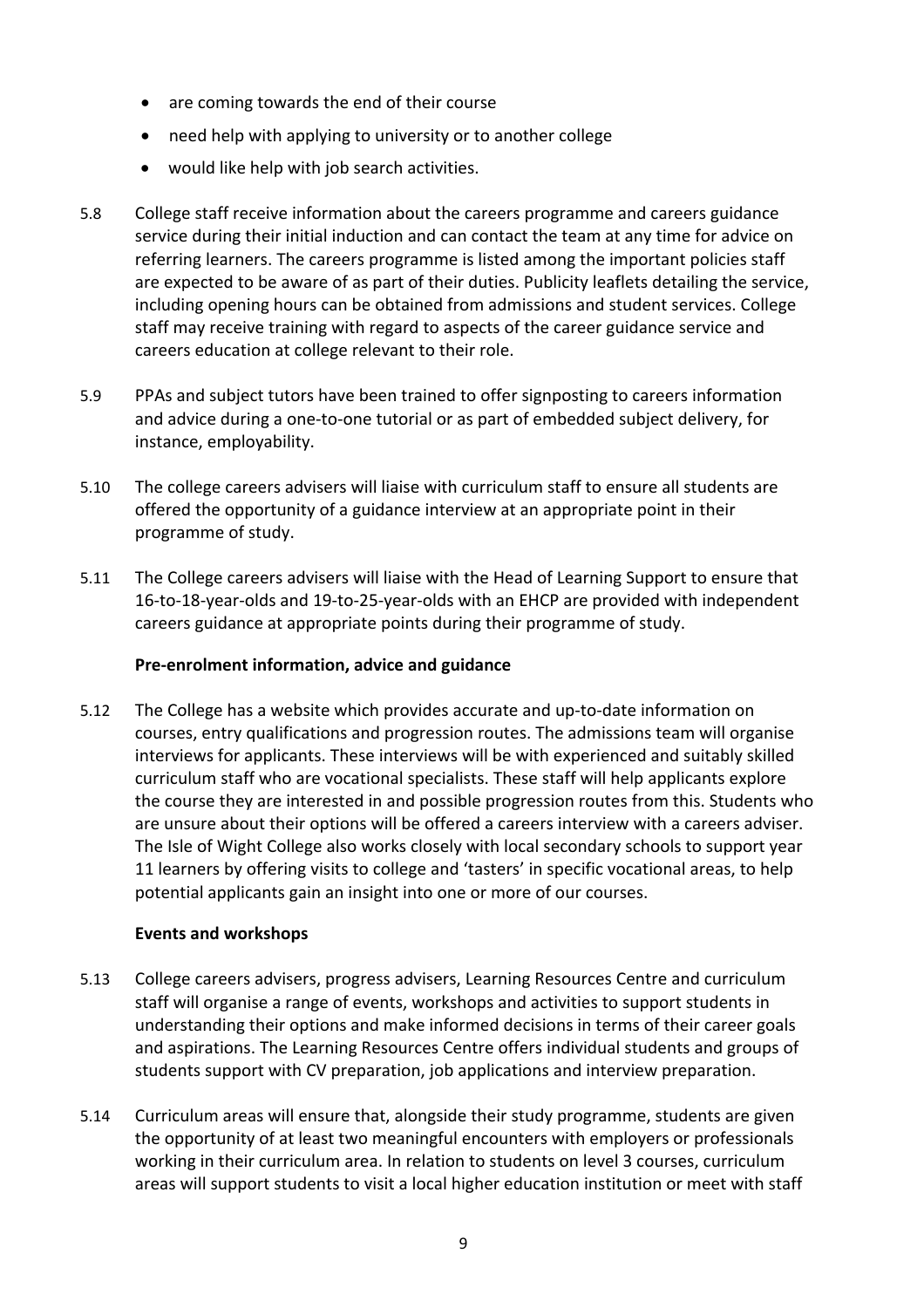from local universities at college. Curriculum staff, with support from college careers advisers will ensure that by the end of their programme each student has a meaningful encounter with a range of providers of learning or training that may form the next step in their career. According to the individual needs of the student this might include apprenticeship providers, universities, employers or vocational specialists working in their curriculum area. Equality and diversity will be embedded in all aspects of careers education at college and will aim to challenge gender stereotypes. Careers advisers will support students in preparing for higher education interviews. Progression advisers and curriculum staff will offer support to art and design students in preparing portfolios for higher education interviews.

5.15 The Isle of Wight College supports the annual Careers and Job Fair held at college each year in partnership with the Isle of Wight Council, local employers, training providers and universities. The aim of this event is to give learners information on the full range of education, training and employment options that are available to them.

#### **Careers website**

5.16 The Isle of Wight College has a careers website that provides links to the full range of education and training options, including apprenticeships and labour market information. It includes links to the National Careers Service website, Discover Uni website, UCAS website, LMI for All website, Student Finance, Plotr website, Which university website, the national apprenticeship website and many other key websites. The Isle of Wight College also has a licence for the Careers Coach computer programme which helps young people generate and explore career ideas and research the opportunities available in their region, based on up-to-date labour market information.

#### **Job boards**

5.17 Careers advisers will provide up-to-date information on local employment opportunities (including apprenticeship opportunities from all training providers on the island) on a job board in the college concourse area. Links are also available on the college careers website to apprenticeship opportunities (both locally and nationally) and to up-to-date labour market information.

#### **Parents**

5.18 The Isle of Wight College is committed to working closely with parents to assist the progression of learners. The Isle of Wight College has a parents' section of the college website which gives parents information on the support services that are available and information on progression options including higher education and apprenticeships. There is also a link to help parents explore labour market information. The college offers regular events at college aimed at giving parents information on progression opportunities.

### **At Risk students**

5.19 Students who are at risk of being withdrawn from their programme of study will be contacted to provide high quality, impartial careers information, advice and guidance.